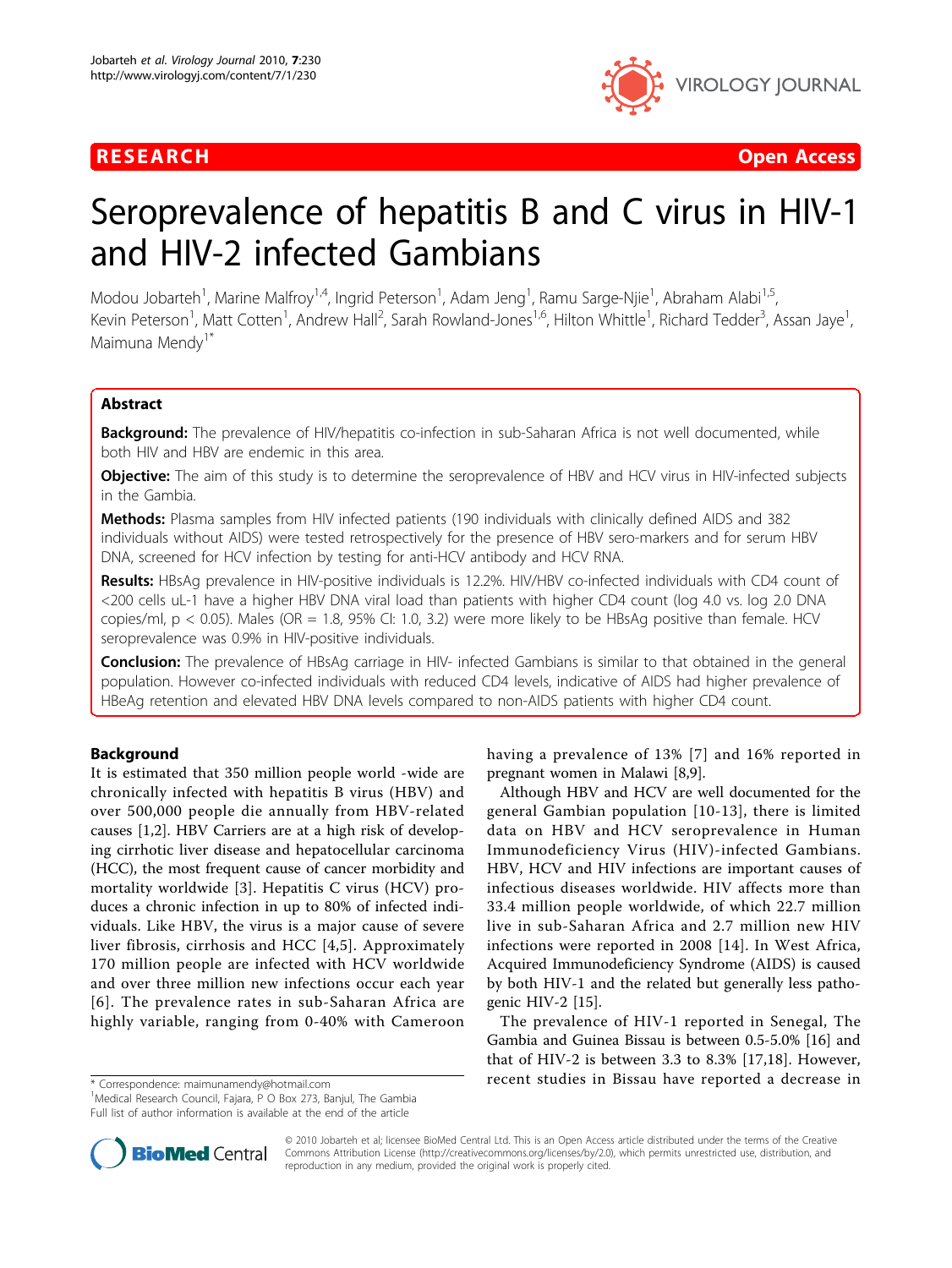HIV-2 from 8.3% to 4.7% in a period of 17 yrs, whilst HIV-1 is on the increase from 0.5% to 3.7% [[19\]](#page-7-0).

When both HBV and HIV co-infect a patient, the mortality rate from chronic hepatitis B is increased above that of either infection alone with a faster rate of progression to liver cirrhosis and hepatocellular carcinoma (HCC) [[20-22\]](#page-7-0). Co-infected individuals have a reduction of HBV surface antigen (HBsAg) seroconversion, higher levels of HBV DNA and often show reactivation of HBV replication despite previous HBsAg seroconversion [\[23\]](#page-7-0).

In this era of rolling out Highly Active Antiretroviral Therapy (HAART) it is important to document HIV-HBV co-infection in regions with high chronic hepatitis B endemicity and HIV infection rates. In the U.S. liver disease, due to chronic HBV and/or HCV infection, has become one of the leading causes of mortality among people with HIV infection, despite the low prevalence in the general population. Moreover, some ARVs, including lamivudine (3TC) commonly used in first line ART, possess anti-HBV activity. When these drugs are used as monotherapy for HBV treatment, this will create the potential for inducing HBV viral drug resistance mutations and selection of viral populations that may escape current HBV vaccines.

The aim of this study is to determine the prevalence of HBV and HCV in HIV infected subjects and to compare the level of HBV DNA, a marker of HBV replication in AIDS vs. non-AIDS patients.

#### Results

Demographic data and HIV status of subjects in the study The demography data is presented in Tables 1 and [2](#page-2-0). The age ranges of the subjects were 7 months -71 years (median = 35 yrs) for AIDS patients and 17 - 93 yrs (median = 31 years) for non-AIDS subjects. The proportions of females infected with HIV were 61% in the AIDS and 80% in the non-AIDS cohort. Overall, HIV-1, HIV-2 and HIV-Dual infections accounted for 52%, 43% and 5% of HIV infections. However, HIV-1 infection made up 75% of the HIV infections in the AIDS cohort, compared to only 41% in the non-AIDS. Median CD4 count at baseline was significantly lower in the AIDS patients at pre-treatment time point compared to the non-AIDS (p-values in each HIV-strata <0.001, analysis not shown). The CD4 values did not vary significantly across HIV-type in either the AIDS patients (pre-treatment time point) or non-AIDS groups (AIDS cohort,  $p$ -value = 0.55; non-AIDS cohort,  $p$ -value = 0.36; analysis not shown). In the AIDS cohort, median HIV viral loads before the start of treatment were not different between HIV type  $(5.1 \log_{10} \text{ copies mL-1}$  for HIV-1 and 4.8  $l_{\text{ogl0}}$  copies mL-1 for HIV-2 (p-value = 0.28).

|                         | <b>AIDS</b> patients<br>(pre-treatment time point) | Non-AIDS   | Total      |
|-------------------------|----------------------------------------------------|------------|------------|
| Gender <sup>1</sup>     | $N = 190$                                          | $N = 382$  | $N = 572$  |
| Male                    | 74 (39.3)                                          | 77 (20.1)  | 151 (26.3) |
| Female                  | 116 (60.7)                                         | 305 (79.8) | 421 (73.6) |
| Age <sup>1</sup>        |                                                    |            |            |
| 0-9 years               | 27 (14.2)                                          | (0.0)      | 27(4.7)    |
| 10-24 years             | 10(5.2)                                            | 84 (21.9)  | 94 (16.4)  |
| 25-34 years             | 30 (15.7)                                          | 183 (47.9) | 213 (37.2) |
| 35-44 years             | 72 (37.8)                                          | 62(16.2)   | 134 (22.5) |
| 45-93 years^            | 51 (14.2)                                          | 53 (13.8)  | 104(3.4)   |
| HIV Status <sup>1</sup> |                                                    |            |            |
| $HIV-1$                 | 142 (74.8)                                         | 157 (40.9) | 299 (55.2) |
| $HIV-2$                 | 29 (15.2)                                          | 215 (56.4) | 244 (42.6) |
| <b>Dual Infection</b>   | 19 (10.0)                                          | 10(2.6)    | 29(5.0)    |

<sup>1</sup> Number and percent are reported for gender, age, HIV status.

 $^{\circ}$  Maximum age in AIDS was 71 years; maximum age in non-AIDS was 93 years

#### HBV infection in HIV infected Gambians

Overall 78.1% (447 out of 572) of HIV positive individuals tested either positive for HBsAg or anti-HBc. Seventy samples tested positive for HBsAg, giving an overall prevalence of chronic HBV of 12.2% (95% CI [0.09 - 0.15]) (Table [3](#page-3-0)). HBsAg prevalence did not vary significantly between AIDS and non-AIDS groups  $(15.7\% \text{ vs. } 11\%)$  (p-value = 0.29, analysis not shown). Additionally, univariate analysis showed no significant differences in HBsAg prevalence by gender, age group, HIV type or baseline CD4 cell count. However a logistic model which regressed HBsAg on age, sex, HIV-type and immune status revealed that HIV infected males were significantly more likely to be HBsAg positive (OR = 1.8,  $95\%$  Confidence Interval [CI]: 1.0, 3.2) than women, as were younger people (10-24 yrs) compared to adults (OR [per year] = 1.9. 95% CI: 0.9, 1.0) (Logistic analysis is not shown in the table).

Overall, 26.1% (95% CI [16.2. 36.5]) of chronic carriers were HBeAg positive, this did not differ by clinical status; i.e. AIDS vs. non-AIDS (p-value = 0.17) but HBeAg positivity was associated with HIV type as 14.8% (4/27), 30% (12/40) and 100% (2/2) HIV-2, HIV-1 and Duals respectively tested positive for HBeAg (p-value = 0.03).

The overall prevalence of anti-HBc antibody in the 502 HBsAg negative HIV-infected individuals was 79.1 (95% CI [79.0, 86.1], the marker showed an increase with age; however this trend was not statistically significant. In multivariable logistic analysis, only male gender and HIV type were significantly associated with HBcAb positivity. In the model, HBcAb prevalence was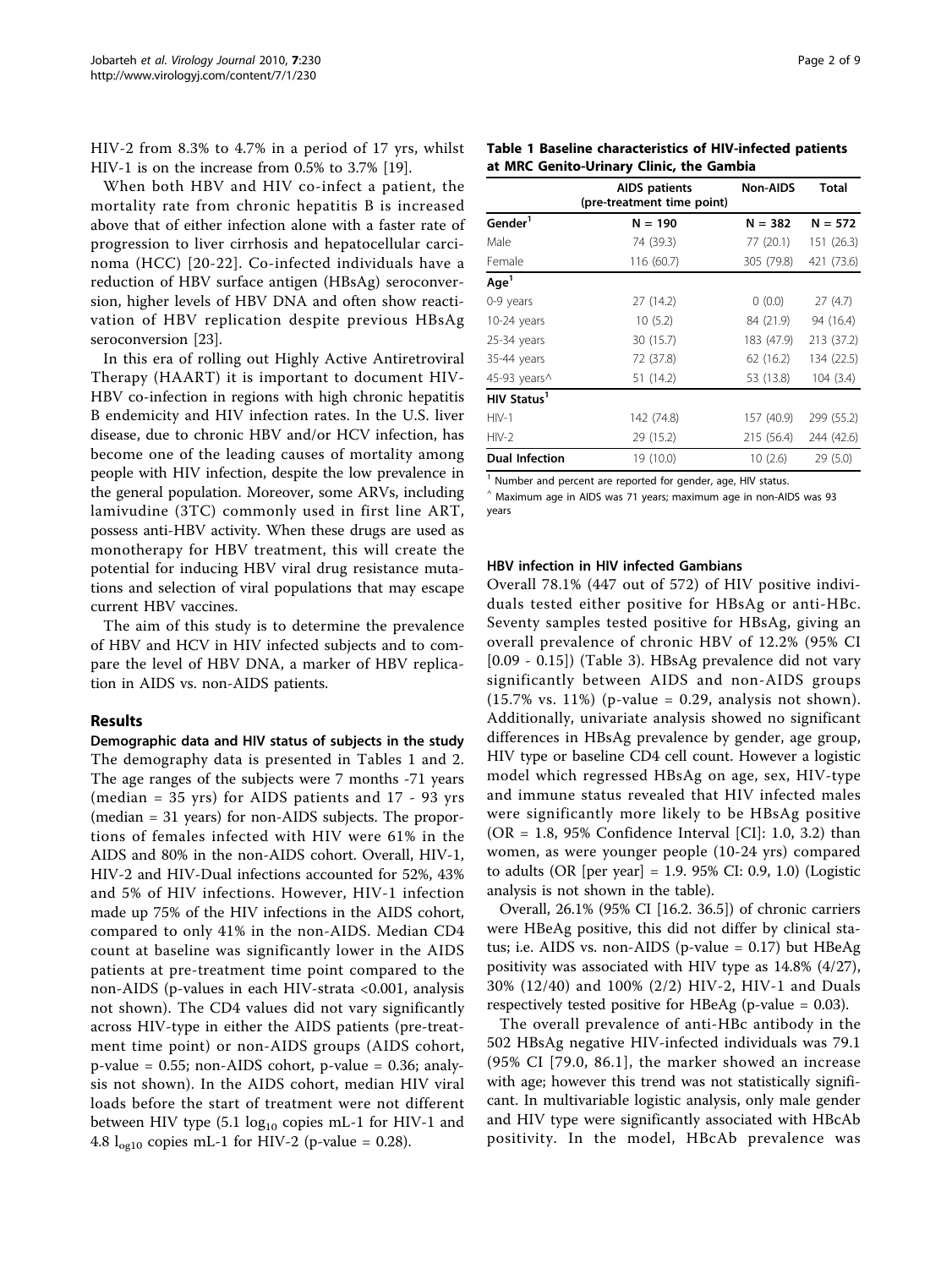<span id="page-2-0"></span>Table 2 Baseline HIV viral load and CD4 counts of HIVinfected patients at MRC Genito-Urinary Clinic, the Gambia

|                                                 | <b>AIDS</b>                                  | <b>Non-AIDS</b>      | <b>Total</b>     |
|-------------------------------------------------|----------------------------------------------|----------------------|------------------|
|                                                 | (pre-treatment)                              | (baseline)           |                  |
| HIV-1 Infection                                 | $N = 142$                                    | $N = 157$            | $N = 299$        |
| <sup>1</sup> Viral Load (c mL-1)                | $1.27 \times 10^5$ (6.9 $\times$<br>$10^{5}$ |                      |                  |
| <sup>1</sup> CD4 Count<br>(cells µL-1)          | $*160(220.0)$                                | *690.0<br>(510.0)    | 390.0<br>(600.0) |
| CD4 Count < 200 cells<br>$\mu$ L-1 <sup>2</sup> | 78 (56.9)                                    | 5(3.2)               | 83 (28.3)        |
| <sup>1</sup> CD4 Percent                        | 7(9.0)                                       | 32.0 (8.0)           | 15.5 (24.0)      |
| HIV-2 Infection                                 | $N = 29$                                     | $N = 215$            |                  |
| <sup>1</sup> Viral Load (c mL-1)                | $5.88 \times 10^4$ (3.5 $\times$<br>$10^{5}$ |                      |                  |
| <sup>1</sup> CD4 Count (cells µL-1)             | $**140(210.0)$                               | $*$ 649.0<br>(450.0) | 600.0<br>(510.0) |
| <sup>2</sup> CD4 Count < 200 cells<br>$\mu$ L-1 | 17(58.6)                                     | 9(4.2)               | 26 (10.7)        |
| <sup>1</sup> CD4 Percent                        | 10(14.0)                                     | 34.0 (10.0)          | 33.0 (11.0)      |
| HIV-1 and HIV-2                                 | $N = 19$                                     | $N = 10$             |                  |
| <sup>1</sup> HIV-1 Viral Load<br>$(c \ mL-1)$   | $1.60 \times 10^5$ (3.4<br>$x10^5$ )         |                      |                  |
| <sup>1</sup> HIV-2 Viral Load<br>$(c \ mL-1)$   | 100 $(5.8 \times 10^3)$                      |                      |                  |
| <sup>1</sup> CD4 Count                          | 140.0 (130.0)                                | **720.0<br>(282.0)   | 180.0<br>(488.0) |
| $2$ CD4 Count < 200 cells<br>$\mu$ L-1          | 14.0 (77.8)                                  | (0)                  | 14 (51.9)        |
| <sup>1</sup> CD4 Percent                        | 8.0(6.0)                                     | 33(6.0)              | 9.0(8.0)         |
| ALT for all $HIV +$                             |                                              |                      |                  |
| <sup>1</sup> ALT Level                          | ***20.0 (14.0)                               | *** $14.0$<br>(10.5) | 16.0 (12.0)      |
| <sup>1</sup> Abnormal (ALT > 46)                | 15.0(7.6)                                    | 7.0(2.9)             | 22(5.1)          |

 $1$  Median values are reported for HIV viral load, CD4 count, CD4 percent, ALT level. HIV viral load was not measured in non-AIDS. Viral load units are copies mL-1 (c mL-1). <sup>2</sup>Number and percent are reported for CD4 count <200 and abnormal ALT. \*10 HIV-1 (9 AIDS, 1 non-AIDS) and 2 Dual (1 AIDS, 1 non-AIDS) were not tested for CD4 count; \*\*53 HIV-2 (1 AIDS, 52 non-AIDS) and 5 Duals in the non-AIDS group were not tested for CD4 percent. \*\*\* In total, 160 patients (14 AIDS and 146 non-AIDS) were not tested for ALT.

significantly higher in men (OR = 2.2, 95% CI [1.2, 4.3]) (The logistic analysis is not shown).

Overall, twenty-five of seventy HBsAg positive individuals had detectable HBV DNA, 62% (18/29) of AIDS and 17% (7/41) of the non-AIDS carriers (Table [4](#page-4-0)) with higher prevalence observed in HIV-1 and HIV-Dually infected patients compared to HIV-2 (43.2% and 100% vs. 20.8% respectively) (p-value 0.03). In paired t-tests these differences were significant between HIV-1 and HIV-2 and between HIV-2 and HIV-Dually infected patients, but not between HIV-1 and HIV-Duals (analysis not shown). A higher proportion of men in the AIDS group had detectable HBV DNA at pre treatment time point than their women counterparts (83.3% vs. 40.0%)

(p-value 0.05), but this trend was not observed in the non-AIDS group at the baseline time point.

#### CD4 levels in HBV-HIV co-infected individuals

CD4 counts were obtained for 184 out of 190 AIDS patients at prior to ART including 29 HBsAg positive of which 25 had CD4 counts (Table [3\)](#page-3-0). The individuals were divided into two groups based on their CD4 count (cut off  $\langle$  200 cells  $\mu$ L-1). The prevalence of HBsAg positivity was not associated with CD4 levels, with equal proportion of HBsAg positive subjects reported in either the low level or high level CD4 group (11/29 vs. 14/29) (Table [3](#page-3-0)). Co-infected patients with low CD4 count (< 200 cells μL-1) had a higher HBV DNA viral load than patients with high CD4 count of  $(> 200 \text{ cells } \mu L-1)$  $(2.5 \times 10^4 \text{ vs. } 2.8 \times 10^2 \text{ DNA copies mL-1})$  (p < 0.05).

#### HCV infection in HIV infected Gambians

Two independent HCV antibody assays result in 19.4% (37/190) in AIDS and 6.7% (26/382) in non-AIDS individuals testing positive for HCV (Table [5](#page-4-0)). However, confirmatory test using RIBA HCV 3.0 SIA detected only 2 (1.0%) positive samples from the AIDS and 5 (1.3%) from the non-AIDS group, 56 samples were not confirmed by RIBA of which 5 showed indeterminate results, The age of these 7 individuals ranged from 29 to 68 years and they were all negative for HBsAg (Table [6\)](#page-5-0).

HCV RNA detection by RT-PCR was performed in order to determine the prevalence of chronic HCV infection. Using primers specific to the 5′UTR and NS5b regions we amplified 251 bp and 379 bp fragments respectively. HCV RNA was detected in 4 (1- AIDS and 3- non-AIDS) out of 7 RIBA HCV 3.0 SIA positive samples and in none of the 56 RIBA negative samples. Genome sequence data from the 4 HCV RNA positive samples were compared with sequences from the Gen-Bank. Phylogenetic analysis on the Gambian HCV sequences in comparison with the GenBank sequences showed similarity with HCV genotype 2 sequences AF037254, AF037239 and AF037253(data not shown).

#### **Discussions**

HIV-HBV Dual infection is not uncommon where both diseases are endemic. We assessed the level and impact of this co-infection among both AIDS and non-AIDS patients. Comparing these infections provided an insight into the role of co-infection in disease progression in chronic HBV carriers [[23\]](#page-7-0).

The HBsAg prevalence detected in HIV infected individuals was 12.2% with 78.1% positivity for either HBsAg or anti-HBc, which is comparable to the overall levels obtained in children [\[10](#page-7-0),[11\]](#page-7-0) and in controls from a liver cancer case control study [[12\]](#page-7-0). 62% of the children were infected with HBV with between 17-36%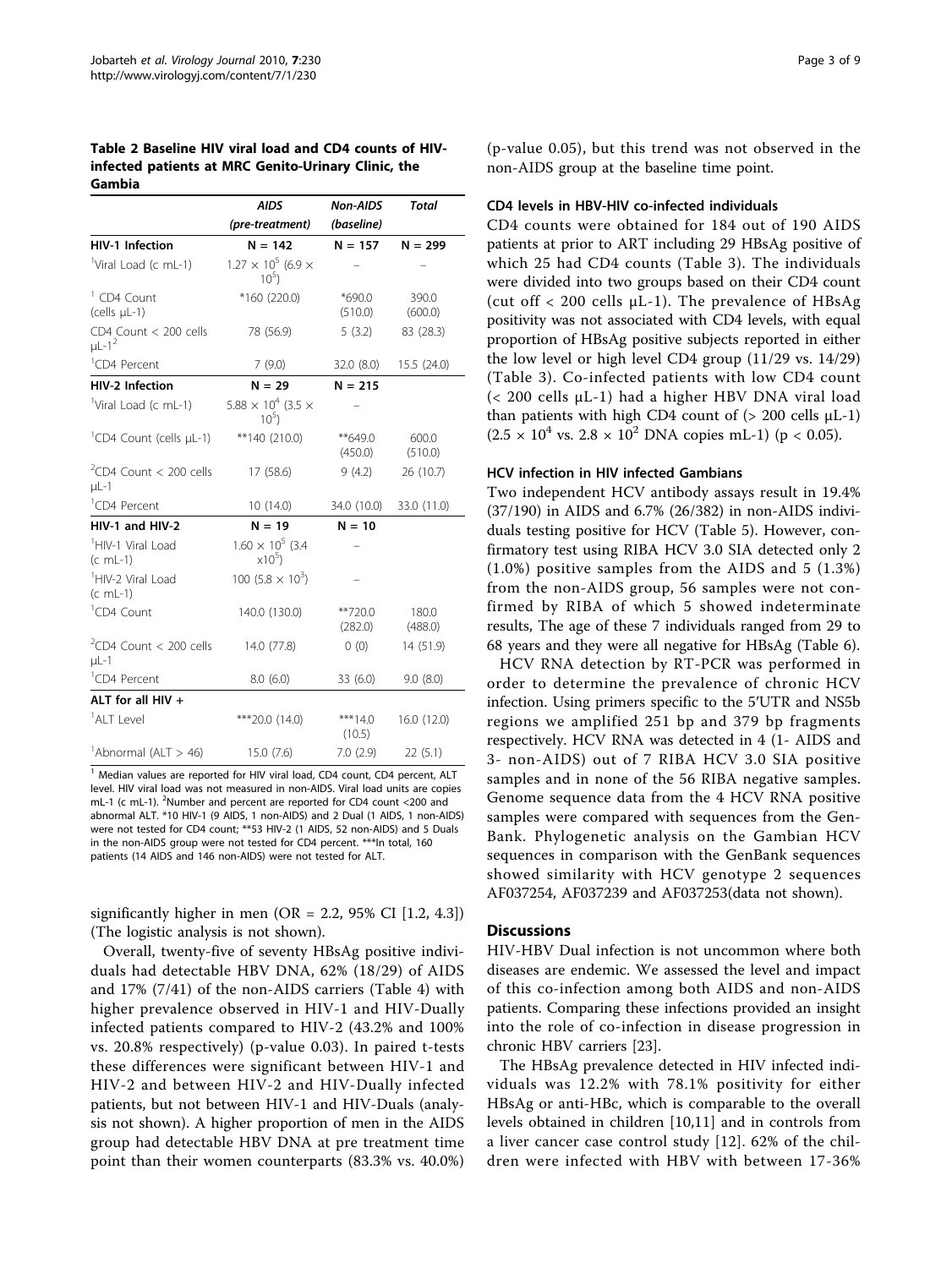| AIDS patients Pre-treatment time-point |              |                    | <b>Non-AIDS Baseline</b>  |             |                    |                      |
|----------------------------------------|--------------|--------------------|---------------------------|-------------|--------------------|----------------------|
| <b>Positive HBV Sero Markers</b>       | <b>HBsAg</b> | HBeAq <sup>1</sup> | HBV-infected <sup>2</sup> | HBsAg N (%) | HBeAq <sup>1</sup> | HBV-infected 2 N (%) |
|                                        | N(%)         | N(%)               | N(%)                      | N(%)        | N(%)               | N(%)                 |
| Sex:                                   |              |                    |                           |             |                    |                      |
| Male                                   | 13 (17.6)    | 6(46.2)            | 63 (86.3)                 | 11(14.3)    | 0(0.0)             | 62 (87.3)            |
| Female                                 | 16 (13.8)    | 4(25.0)            | 95 (77.8)                 | 30 (9.8)    | 8(26.6)            | 227 (83.2)           |
| P-value difference                     | 0.48         | 0.23               | 0.14                      | 0.26        | 0.17               | 0.39                 |
| Age:                                   |              |                    |                           |             |                    |                      |
| $10-24$ years                          | 1(10.0)      | 1(100.0)           | $10(58.8)^*$              | 14 (16.9)   | 4(28.6)            | 65 (83.3)            |
| 25-34 years                            | 11(19.3)     | 4(36.4)            | 47 (92.2) *               | 17(9.3)     | 2(12.5)            | 135 (82.8)           |
| 35-44 years                            | 13 (18.0)    | 4(30.8)            | 59 (88.1) *               | 4(6.4)      | 1(25.0)            | 48 (82.7)            |
| 45-93 years                            | 4(7.8)       | 1(25.0)            | 39 (84.8) *               | 6(11.3)     | 1(16.7)            | 42 (93.3)            |
| P-value difference                     | 0.31         | 0.54               | < 0.0001                  | 0.17        | 0.71               | 0.36                 |
| <b>HIV status:</b>                     |              |                    |                           |             |                    |                      |
| $HIV-1$                                | 25 (17.6)    | 9(36.0)            | 117 (78.5)                | 16(10.1)    | 3(18.8)            | 109 (76.8)*          |
| $HIV-2$                                | 3(10.3)      | 0(0.0)             | 24 (85.7)                 | 24(11.1)    | 4(17.4)            | 174 (89.2)*          |
| Dual Infection                         | 1(5.3)       | 1(100.0)           | 17 (99.4)                 | 1(11.1)     | 1(100.0)           | $7(87.5)^*$          |
| P-value difference                     | 0.27         | 0.17               | 0.21                      | 0.96        | 0.29               | 0.008                |
| CD4:                                   |              |                    |                           |             |                    |                      |
| $<$ 200 cells $\mu$ L-1 <sup>3</sup>   | 14(13.4)     | 5(31.2)            | 87 (84.5)*                |             |                    |                      |
| $> 200$ cells $\mu$ L-1                | 11(18.9)     | 3(27.2)            | 51 $(71.8)^*$             |             |                    |                      |
| P-value difference                     | 0.35         | 0.82               | 0.04                      |             |                    |                      |
| <b>Total</b>                           | 29 (15.3)    | 10 (34.5)          | 158 (81.0)                | 41 (10.7)   | 8(20.0)            | 290 (84.1)           |

<span id="page-3-0"></span>Table 3 HBV Seromarker prevalence by demographic and HIV status

<sup>1</sup> HBeAg status assessed in individuals who were HBsAg positive, <sup>2</sup> Subjects who were HBsAg positive or HBcAb positive were considered to by HBV-infected. 164 (90%) of 183 HBsAg negative AIDS patients and 302 (89%) of 345 HBsAg negative non-AIDS individuals were tested for anti-HBc, 42 non-AIDS patients and 31 AIDS patients were HBsAg positive; 122 (74.5%) and 247 (98%) respectively had a positive anti-HBc result. <sup>3</sup> 189 AIDS patients had CD4 measurements, 109 had values <200 cell μL-1. \* Chi-Square, Fisher's exact, Rank Sum or Kruskal-Wallis p-value <0.05; all but 14 of the non-AIDS patients had CD4 counts > 200 cells μL-1 25

HBsAg positivity and highest rates of HBsAg carriage was reported in the younger children. The controls in the Kirk et al., study consisted of mainly adults with no liver related disease. Since The Gambia has low levels of HIV infection, with reported rates of 1-3% in the general population [[24\]](#page-7-0), the similarity of HBV prevalence reported in the previous studies and in the HIV- positive population in our study suggests that people infected with HIV do not have greater exposure or susceptibility to HBV than the general population.

Unlike the situation in the U.S. and Europe, HBV in sub Saharan Africa is commonly transmitted during childhood between siblings, typically long before infection with HIV [\[25](#page-7-0)], Burkina Faso [[26\]](#page-7-0) and Cote d'Ivoire Coast [\[25,27](#page-7-0)-[29\]](#page-7-0). Over 30% of co-infected HBsAg carriers >25 yrs old were positive for hepatitis B e antigen (HBeAg), this is greater than the rate reported in similar age group in a non-HIV population of which the adult HBV carriers were found to be in the inactive carrier phase [\[30\]](#page-7-0). This is the third phase of chronic hepatitis B that is traditionally identified by the absence of HBeAg and HBV DNA for potentially indefinite duration. Thus similar to reports from other African studies, HBe antibody seroconversion occurred less frequently in

Gambian HIV-infected individuals suggesting that HIV infection either delayed transition to the inactive carrier phase [\[31](#page-7-0)-[34\]](#page-7-0) or facilitate re-emergence of HBV replication. This has serious implications as studies have shown that patients who test positive for HBeAg and/or raised HBV DNA are those who are at highest risk of developing advanced liver disease [\[35,36](#page-7-0)].

The degree of immunodeficiency represents an important factor in the progression of hepatitis among individuals co-infected with HBV and/or HCV [[37\]](#page-7-0). There is the risk of reactivation of chronic hepatitis B in HBV, sometimes referred to as reverse seroconversion [[31](#page-7-0)], and occult hepatitis B. Occult hepatitis, defined by undetectable serum HBsAg combined with measurable serum HBV DNA, may be associated with progression to cirrhosis and HCC [\[38\]](#page-7-0) in co-infected patients. It is anticipated that the natural history of HBV will change in sub-Saharan Africa as more countries introduce infant vaccination; this is likely to influence the rate of HBV-HIV co-infection in the future. In The Gambia HBV vaccination is done in infancy, the first dose given between the ages of 1 and 4 weeks, with a coverage rate of >80% [\[39](#page-7-0)]. However universal vaccination was introduced only 19 years ago so subjects in the current study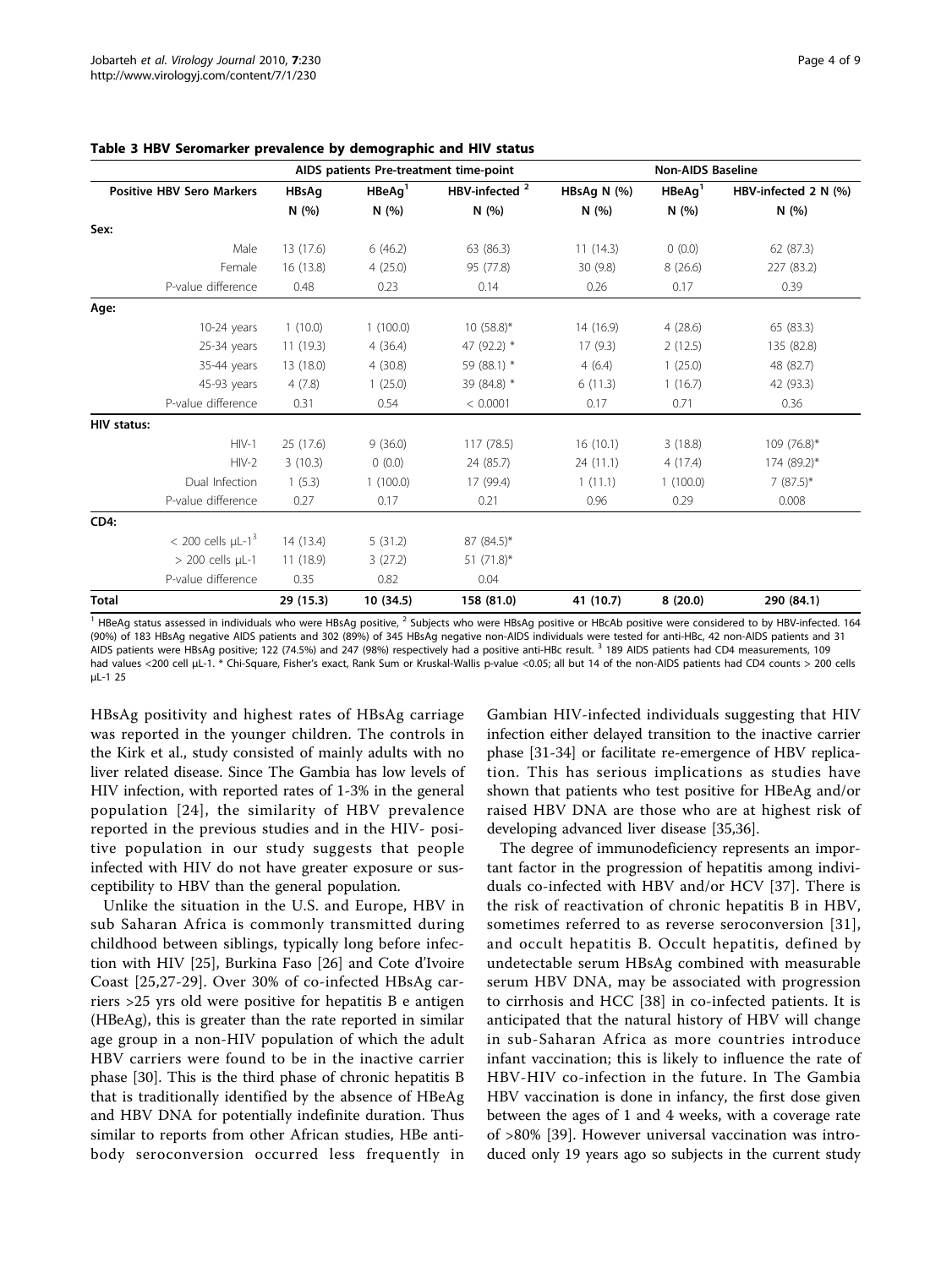|                           | AIDS (pretreatment time point) ( $N = 29$ ) |                     | non-AIDS ( $N = 41$ ) * |                     | Total ( $N = 66$ ) |                     |
|---------------------------|---------------------------------------------|---------------------|-------------------------|---------------------|--------------------|---------------------|
| <b>HBV DNA</b>            | <b>Detection</b>                            | <b>Geometric</b>    | <b>Detection</b>        | Geometric           | <b>Detection</b>   | <b>Geometric</b>    |
|                           | N(%)                                        | Mean (c mL-1)       | N(%)                    | Mean (c mL-1)       | N(%)               | Mean(c mL-1)        |
| Sex:                      |                                             |                     |                         |                     |                    |                     |
| Female                    | $7(43.7)^{*}$                               | $2.3 \times 10^{2}$ | 7(26.9)                 | $6.2 \times 10^{3}$ | 14 (29.2)          | $1.2 \times 10^{4}$ |
| P-value difference        | 0.05                                        | 0.04                | 0.07                    | 0.07                | 0.20               | 0.64                |
| Age                       |                                             |                     |                         |                     |                    |                     |
| 0-9 years                 | 1(100.0)                                    | 27.2                |                         |                     | 1(100.0)           | $2.7 \times 10^{1}$ |
| 10-24 years               | 1(100.0)                                    | $6.7 \times 10^{2}$ | 4(28.5)                 | $1.1 \times 10^{4}$ | 5(29.4)            | $6.3 \times 10^{3}$ |
| 25-34 years               | 5(50.0)                                     | $2.9 \times 10^{2}$ | 1(7.1)                  | $6.6 \times 10^{3}$ | 6(21.3)            | $4.9 \times 10^{2}$ |
| 35-44 years               | 9(69.2)                                     | $1.9 \times 10^{2}$ | 0(0.0)                  |                     | 9(52.9)            | $1.9 \times 10^{2}$ |
| 45-93 years               | 2(50.0)                                     | $2.2 \times 10^{3}$ | 2(33.3)                 | $1.9 \times 10^{3}$ | 4(40.0)            | $2.0 \times 10^{3}$ |
| P-value difference        | 0.83                                        | 0.81                | 0.31                    | 0.30                | 0.12               | 0.53                |
| <b>HIV Status</b>         |                                             |                     |                         |                     |                    |                     |
| $HIV-1$                   | 14(58.3)                                    | $2.2 \times 10^{2}$ | 3(21.4)                 | $1.1 \times 10^{4}$ | $17(40.4)$ *       | $4.3 \times 10^{2}$ |
| $HIV-2$                   | 2(66.2)                                     | $1.3 \times 10^{3}$ | 3(14.2)                 | $2.9 \times 10^{3}$ | $5(18.5)^{*}$      | $2.1 \times 10^{3}$ |
| Dual Infection            | 2(100.0)                                    | $2.4 \times 10^{2}$ | 1(50.0)                 | $1.2 \times 10^{4}$ | $3(75.0)$ *        | $8.7 \times 10^{2}$ |
| P-value difference        | 0.77                                        | 0.48                | 0.37                    | 0.34                | 0.003              | 0.09                |
| <b>CD4 Count</b>          |                                             |                     |                         |                     |                    |                     |
| $< 200$ cells $\mu$ L-1** | 11(73.3)                                    | $2.6 \times 10^{2}$ |                         |                     |                    |                     |
| $> 200$ cells $\mu$ L-1   | 5(34.4)                                     | $1.8 \times 10^{2}$ |                         |                     |                    |                     |
| P-value difference        | 0.22                                        | 0.19                |                         |                     |                    |                     |
| <b>Total</b>              | 18 (62.0)                                   | $2.6 \times 10^{2}$ | 7(16.6)                 | $6.2 \times 10^{3}$ | 25 (34.2)          | $6.5 \times 10^{2}$ |

<span id="page-4-0"></span>Table 4 HBV DNA Status in HBsAg positive subjects by demographic and HIV status

\*18 (62%) out of 29 AIDS patients and 7 (16.6%) out of 42 non-AIDS HBsAg individuals tested positive for HBV DNA.

\*\* Number and percent are reported for CD4 count <200.

over 19 years old would not have had the opportunity to be vaccinated.

The HCV seroprevalence of 0.9% RIBA positive was lower than the frequency reported in other countries in Africa of 1.6-6.0% [\[7](#page-7-0)]. Although HCV had been found to be of low prevalence in the Gambia, a surprisingly high frequency of 19.0% was once reported in HCC patients from a HCC case control study [[12\]](#page-7-0). In our study 7 out 572 HIV positive individuals were co-infected with HCV and this was observed exclusively in the older individuals and none of them were HBV carriers.

#### Table 5 Anti-HCV seroprevalence and HCV RNA in AIDS and non-Aids individuals

|                    | <b>AIDS</b><br>$(N = 190)$ | <b>Non-AIDS</b><br>$(N = 382)$ |
|--------------------|----------------------------|--------------------------------|
| *ELISA positive    | 37 (19.4%)                 | 26 (6.8%)                      |
| **RIBA positive    | 2/37 (5.4%)                | 5/26 (19.2%)                   |
| ***RT-PCR positive | 1/37(2.7%)                 | 3/26 (11.5%)                   |

\* The ELISA positive individuals in the AIDS group include 24/142 (16.9%) HIV-1, 6/29 (20.1%) HIV- 2 and 7/19) (36.8%) HIV-Duals compared to 8/157 (5.0%) HIV-1, 18/215 (8.3%) HIV- 2 and none HIV-Duals in the non-AIDS group. \*\* HCV antibody test was confirmed in 1 AIDS and 3 non-AIDS patients in the HIV-2 group and in 1 AIDS and 2 non-AIDS in the HIV-1 group

\*\*\*50% (1/1) and 60% (3/5) RIBA positive samples had detectable HCV-RNA. 5 samples (4 AIDS and 1 non-AIDS) had indeterminate result by ELISA but were negative for RT-PCR

The age distribution of HCV infection was previously reported in a Gambian study of HIV negative individuals and a cohort effect was proposed as a possible reason for this finding [\[12\]](#page-7-0). Our study confirmed the presence of genotype 2, similar to the findings in Guinea Conakry and Guinea Bissau [[40,41](#page-7-0)]. However like the Ruggieri et al., study, we showed heterogeneity in subtype clustering. Similar low rate of HCV-HBV co-infection was also reported in a previous study in Gambian patients referred for HIV screening [[13](#page-7-0)]. The high rate of false positive with the ELISA test could be due to amino acid sequence variability and purity of the HCV antigen used in the assays. The sensitivity and specificity of the HCV ELISA have been shown to be influenced by high immunoglobulin G (IgG) concentration of human blood [\[42\]](#page-7-0). The lack of amplification with the 3 anti-HCV positive samples may be ascribed to a low viral RNA content or to virus degradation.

The over representation of HIV-1 in the AIDS group (over 5-fold higher than HIV-2) compared to the non-AIDS group is consistent with previous reports of a longer median time to AIDS in HIV-2 with a comparatively smaller proportion of HIV-2 infected patients developing AIDS

We observed a striking gender difference between the two HIV groups registering a female to male ratio of over 2.5. Since this was a clinic based study, in the absence of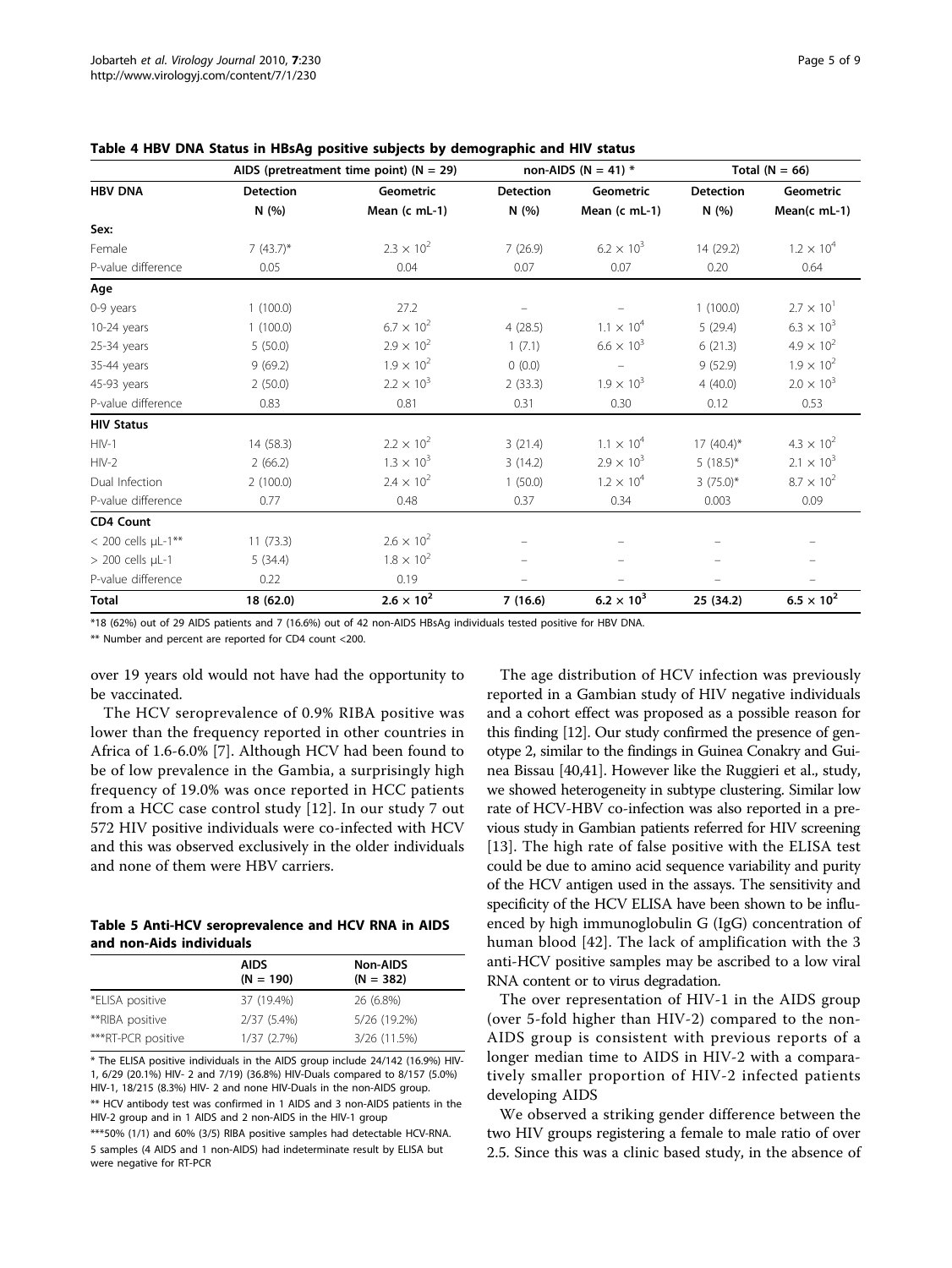| <b>Patient ID</b> | Age (yrs) | Study group | Gender | HIV type | CD4 count (Cells/uL) | <b>HCV-RNA</b> |
|-------------------|-----------|-------------|--------|----------|----------------------|----------------|
|                   | 46        | Non-AIDS    | Male   | $HIV-2$  | 500                  | Positive       |
|                   | 55        | Non-AIDS    | Male   | $HIV-2$  | 580                  | Positive       |
| 3                 | 37        | Non-AIDS    | Male   | $HIV-1$  | 550                  | Positive       |
| $\overline{4}$    | 68        | <b>AIDS</b> | Male   | $HIV-2$  | 90                   | Positive       |
| 5                 | 56        | Non-AIDS    | Male   | $HIV-2$  | 350                  | Negative       |
| 6                 | 29        | Non-AIDS    | Female | $HIV-1$  | 700                  | Negative       |
|                   | 36        | <b>AIDS</b> | Female | $HIV-1$  | 85                   | Negative       |

<span id="page-5-0"></span>Table 6 Characteristics of 7 individuals co-infected with HCV

All samples were anti-HCV positive by RIBA

incidence data, it is unclear whether the gender distribution of HIV infection or HBV/HCV co-infection reflects the general population. However, these results are similar to a report from a national population-based HIV prevalence surveys conducted in 19 countries in sub-Saharan Africa, which showed a predominance of females in the HIV infected groups, with the lowest female: male ratio reported at 2.2[\[43,44](#page-7-0)]. Despite the over representation of women in the two HIV positive groups, a higher proportion of HIV positive men had detectable HBV DNA compared to their female counterparts, suggesting a higher level of viral activity which could lead to higher rate of liver disease in males. This findings complements results from previous studies that showed higher proportion of men (male: female sex ratio around 2.4) with advanced liver diseases compared to women [[12\]](#page-7-0). Despite the difference in gender distribution of hepatocellular carcinoma especially in men in high-risk geographical areas, there is little documented evidence for sex-linked differences in HBV replication [\[45\]](#page-7-0).

In conclusion, we showed that the prevalence of HBV chronic infection in HIV positive subjects in the Gambia was similar to that found in the general population. Coinfection with HIV however can lead to higher frequency of HBeAg positivity and higher levels of HBV DNA indicating higher levels of HBV replication.

Studies on the impact of HIV infection in the natural history of chronic HBV and the effect of chronic hepatitis B on immune recovery are necessary. The question as to whether there is a lower or delayed increase of CD4 lymphocyte count in HIV/HBV co-infected patients on ART is currently being investigated by our group. The current study recommends HBsAg screening for HIV patients before the start of ART.

This work was supported by Medical research Council (The Gambia) and with a small grant from Professor Richard Tedder.

## Materials and methods

#### Subjects

This retrospective study was conducted in two groups of HIV infected patients recruited from the Genito-Urinary Medicine (GUM) clinic from 1988 to 2008 and ARV treatment started in 2004. During the period of 2005 to date, the vast majority of GUM clinic patients are from the general population presenting to the Medical Research Council (MRC) directly. They are often self referrals with symptoms of sexually transmitted illness and between 10-25% of them get tested for HIV as a result of medical illness. Prior to 2004, when there was no active HIV screening nationwide the proportion of self referrals to MRC were still as high as 85%-90%.

The first study group (AIDS), consists of 190 HIV infected individuals with clinically-defined AIDS according to WHO criteria of clinical stage IV and or a CD4 < 200 cells μL-1. The second group (non-AIDS) consists of 382 HIV-infected individuals without clinical stage IV and had baseline CD4 counts > 200 cells μL-1 with the majority having  $> 350$  cells  $\mu$ L-1. Pre treatment and baseline samples from the AIDS and non AIDS group respectively were tested for HBV serology and HBsAg positive samples had HBV DNA measurement. Samples were tested for HCV seromarkers and HCV genotype determined by sequencing of the 5′UTR and NS5b regions. The AIDS patients had CD4 count, HIV viral load and ALT results whilst non-AIDS patients had CD4 count and ALT results.

Ethical approval was granted by the joint Gambia Government/MRC Ethics Committee. All subjects and/ or legal guardians provided written, informed consent.

#### HIV Serology, CD4 cell counts and ALT measurement

HIV-1 and HIV-2 infections were screened for HIV antibodies using combined enzyme-linked immuoabsorbent assay (ELISA) (Abbott Murex HIV 1.2.0 test kit, Murex Diagnostics Ltd, Dartford, UK) and confirmed by a 2 type-specific ELISA and synthetic peptide-based strip method, Pepti-Lav 1-2 (Sanofi Diagnostics Pasteur, Marne la Coquette, France) and dilutional assays [[46](#page-7-0)]. CD4 cell count measurement was performed by flow cytometry (Becton-Dickinson, Belgium) and plasma HIV-1 and HIV-2 viral load measurement was done using an in-house viral load assay [[47](#page-8-0)] ALT was measured using Roche Cobas Mira Chemistry Analyzer.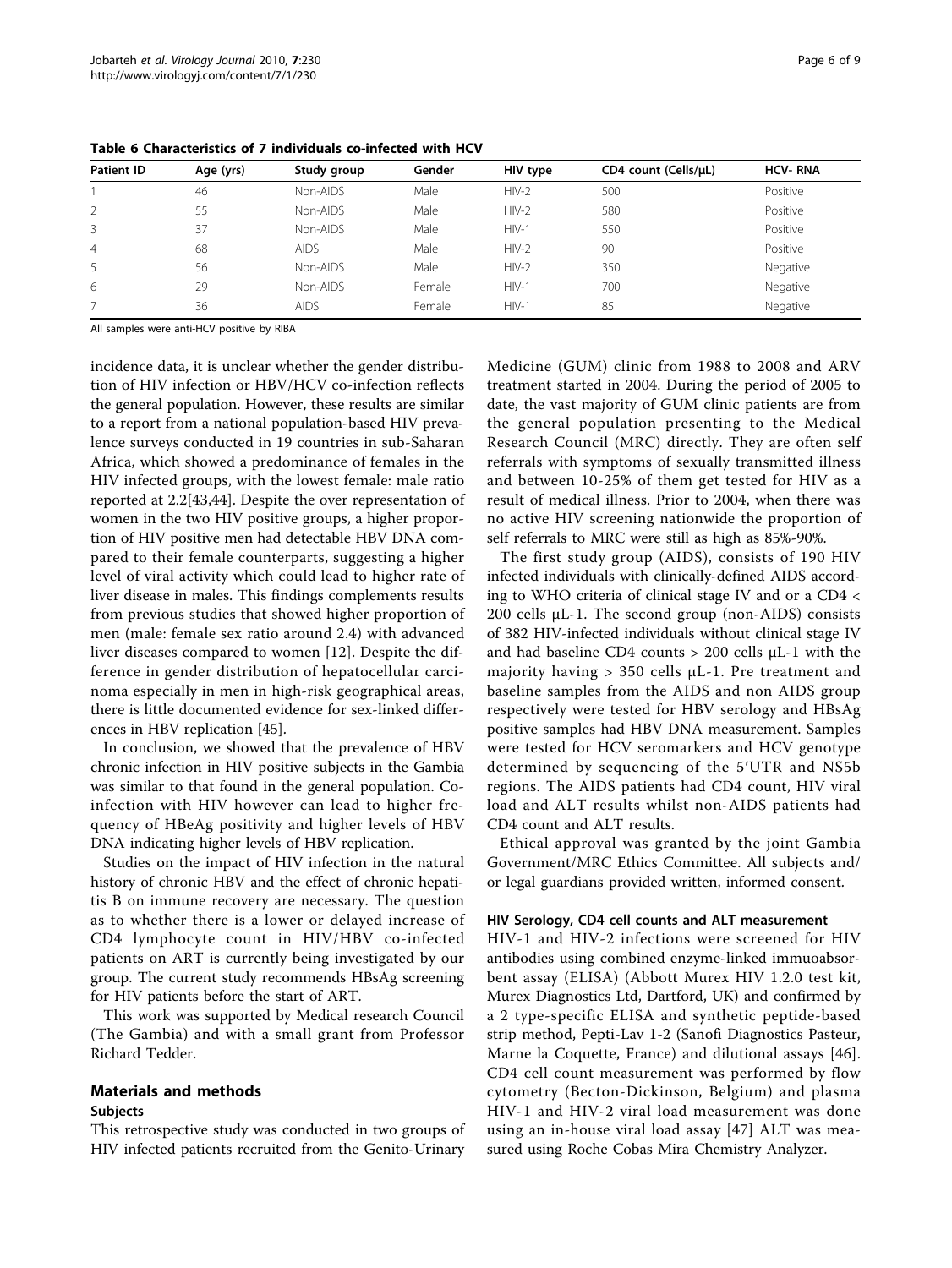#### <span id="page-6-0"></span>Hepatitis B virus serology

HBsAg test was by immunochromatography (Abbot Determine™), HBsAg positive samples were further tested for Hepatitis B e antigen (HBeAg) and antibodies (anti-HBe) by ELISA (DiaSorin, Sallugia, Italy). All HBsAg negative samples were subjected to Hepatitis B core antibody (anti-HBc) test using ELISA (DiaSorin).

#### HBV DNA quantification

DNA was extracted from HBsAg positive samples using QIAamp DNA Mini Kit (Qiagen, UK) and quantified using real time PCR with HBV specific primers as previously described and utilizing primers HBV TAQ 1 (GTG TCT GCG GCG TTT TATCA) and HBV TAQ-2 (GAC AAA CGG GCA ACA TAC CTT) for the amplification [\[48](#page-8-0)].

#### Hepatitis C Virus serology, RNA detection and sequencing Samples were screened for HCV antibodies using an

anti-HCV ELISA kit, (Abbott Murex, version 4.0). All positive samples were rescreened using the same ELISA. Samples that were repeatedly positive were confirmed using a recombinant immunoblot assay (Chiron RIBA HCV 3.0 SIA, Chiron Corporation).

All of the HCV-antibody positive samples, including those that tested negative for RT-PCR were further tested for the presence of HCV RNA by reverse transcription PCR (RT-PCR) and nested PCR using primers specific to the 5′untranslated region (5′-UTR) and non-structural (NS5b) regions of HCV. Prior to RT-PCR, RNA was extracted from plasma using QIAmp viral RNA reagents (Qiagen). The RT-PCR mixture containing 300 ng RNA, 0.4 mM dNTP (each), 0.2 μM of primers NF5 (sense GTGAGGAAC-TACTGTCTTCA CGCAG) and NR5 (antisense TGCTCATGGTGCACGGTCTACGAGA) was subjected to one cycle of RT at 50°C followed by 30 cycles of PCR to amplify the 5′UTR region followed by a second round PCR amplification [[49](#page-8-0)]. Similarly, the NS5b region was amplified by performing two round of PCR using two sets of primers <sup>4</sup>EF101F-TTCTCGTATGA-TACCCGCTGTTTTGA and HCV NS5RnB-TACCT GGTCATAGCCTCCGTGAAG GCTC [[41](#page-7-0)]. Gel purified PCR products were sequenced using primers specific for the 5′UTR (KF2 - TTCACGCAGAA AGC GTCTAG and 211-CACTCTCGAGCAC CCTAT-CAGGCAGT) and NS5b (HCVN S5F2-TATGA TACC CGCTGCTTTGACTCG; HCVNS 5R2c-CTGG TCA-TAGCCTCCGTGAAGGCTCTCAGG and HCVN S5 R2d-CTGGTCATAGCCTCCGTGAAGGCTCGTA GG.

#### Statistical Analysis

HBV seroprevalence was determined in the two HIV positive groups. To identify factors associated with the presence and severity of HBV infection, univariate analysis was conducted to assess HBV seroprevalence for HBsAg, HBeAg and HBcAb and the geometric mean and median of HBV DNA copies across demographic and HIV-related variables. Analyses were stratified by cohort membership in the AIDS and non-AIDS patients. Statistically significant differences in HBV seromarker prevalence was assessed by Chi-Square or Fisher's exact tests. The difference in the geometric mean and median HBV DNA copies was assessed by the Kruskal Wallis test. Multivariable logistic regression models were then developed to examine the impact of demographic and HIV type on prevalence of HBsAg, HBeAg and HBcAb. Factors which were statistically significant in univariate analysis or which were of theoretic interest were included in the full model. A logistic model that regressed HBsAg on age, sex and HIV-type was run. All analyses were carried out in SAS 9.1 (SAS Institute, Cary, North Carolina).

#### Acknowledgements

We are indebted to the participants who provided the blood samples. We would like to thank Alasana Bah, Bankole Ahadzie and Samreen Ijaz for their assistance.

#### Author details

<sup>1</sup>Medical Research Council, Fajara, P O Box 273, Banjul, The Gambia. <sup>2</sup>London School of Hygiene and Tropical Medicine, Keppel Street, London, WC1E 7HT, UK. <sup>3</sup>National Health Protection Agency, 61 Colindale Avenue, London NW9 5EQ, UK. <sup>4</sup>Centre Léon Bérard 28 rue de Laennec 69373 Lyon cedex 08 France. <sup>5</sup>U.S Department of Defense HIV Program (Nigeria), 7 Usuma Street, Maitama, Abuja, Nigeria. <sup>6</sup>Weatherall Institute of Molecular Medicine, University of Oxford, John Radcliffe Hospital, Headington, Oxford OX3 9DS, UK.

#### Authors' contributions

Conceived and designed the study: MM, MLJ, MMF. Analyzed the data: IP, ML, MM. Contributed to the assembling of the longitudinal HIV cohort: HW, AJ, RSN, AA, SRJ, KP. Contributed to the drafting the manuscript: MLJ, MMF, IP, AJB, RSN, AA, KP, MC, AH, SRJ, HW, RT, AJ. MM wrote the paper: MLJ, MM. All authors read and approved the final version of the manuscript.

#### Competing interests

The authors declare that they have no competing interests.

#### Received: 16 June 2010 Accepted: 15 September 2010 Published: 15 September 2010

#### References

- Goldstein ST, Zhou F, Hadler SC, Bell BP, Mast EE, Margolis HS: [A](http://www.ncbi.nlm.nih.gov/pubmed/16249217?dopt=Abstract) [mathematical model to estimate global hepatitis B disease burden and](http://www.ncbi.nlm.nih.gov/pubmed/16249217?dopt=Abstract) [vaccination impact.](http://www.ncbi.nlm.nih.gov/pubmed/16249217?dopt=Abstract) Int J Epidemiol 2005, 34:1329-1339.
- Lavanchy D: [Hepatitis B virus epidemiology, disease burden, treatment,](http://www.ncbi.nlm.nih.gov/pubmed/14996343?dopt=Abstract) [and current and emerging prevention and control measures.](http://www.ncbi.nlm.nih.gov/pubmed/14996343?dopt=Abstract) J Viral Hepat 2004, 11:97-107.
- 3. Parkin DM, Bray FI, Devesa SS: [Cancer burden in the year 2000. The](http://www.ncbi.nlm.nih.gov/pubmed/11602373?dopt=Abstract) [global picture.](http://www.ncbi.nlm.nih.gov/pubmed/11602373?dopt=Abstract) Eur J Cancer 2001, 37(Suppl 8):S4-66.
- 4. Tong MJ, el-Farra NS, Reikes AR, Co RL: [Clinical outcomes after](http://www.ncbi.nlm.nih.gov/pubmed/7739682?dopt=Abstract) [transfusion-associated hepatitis C.](http://www.ncbi.nlm.nih.gov/pubmed/7739682?dopt=Abstract) N Engl J Med 1995, 332:1463-1466.
- 5. Paradis V, Mathurin P, Kollinger M, Imbert-Bismut F, Charlotte F, Piton A, Opolon P, Holstege A, Poynard T, Bedossa P: [In situ detection of lipid](http://www.ncbi.nlm.nih.gov/pubmed/9215123?dopt=Abstract) [peroxidation in chronic hepatitis C: correlation with pathological](http://www.ncbi.nlm.nih.gov/pubmed/9215123?dopt=Abstract) [features.](http://www.ncbi.nlm.nih.gov/pubmed/9215123?dopt=Abstract) J Clin Pathol 1997, 50:401-406.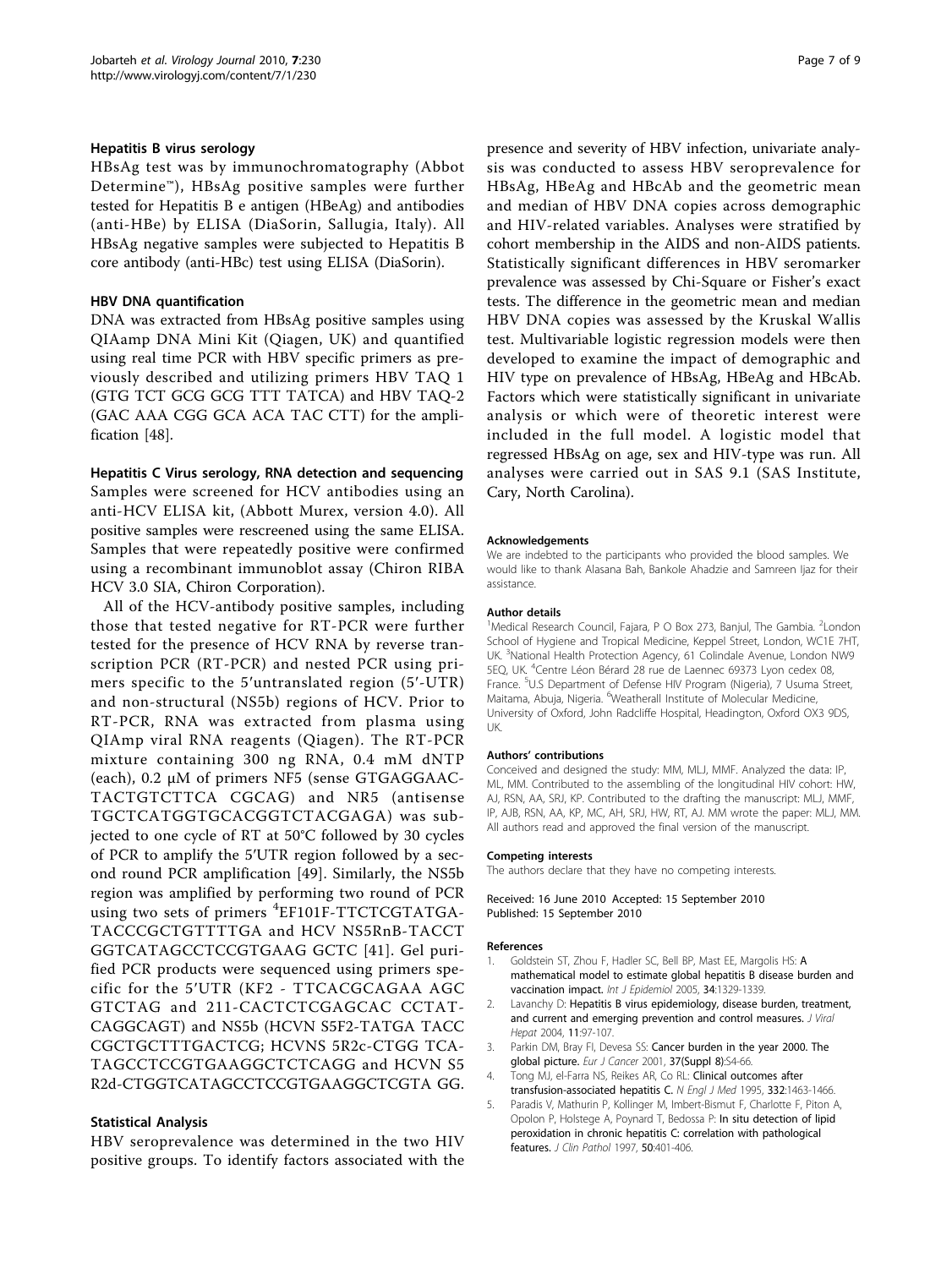- <span id="page-7-0"></span>6. WHO: Global surveillance and control of hepatitis C. Report of a WHO consultation organised in collaboration with the Viral Hepatitis Prevention Board. Antwerp, Belgium. J Viral Hepat Belgium 1999, 35-47.
- 7. Madhava V, Burgess C, Drucker E: [Epidemiology of chronic hepatitis C](http://www.ncbi.nlm.nih.gov/pubmed/12062995?dopt=Abstract) [virus infection in sub-Saharan Africa.](http://www.ncbi.nlm.nih.gov/pubmed/12062995?dopt=Abstract) Lancet Infect Dis 2002, 2:293-302.
- 8. Ahmed SD, Cuevas LE, Brabin BJ, Kazembe P, Broadhead R, Verhoeff FH, Hart CA: [Seroprevalence of hepatitis B and C and HIV in Malawian](http://www.ncbi.nlm.nih.gov/pubmed/9892528?dopt=Abstract) [pregnant women.](http://www.ncbi.nlm.nih.gov/pubmed/9892528?dopt=Abstract) J Infect 1998, 37:248-251.
- Debonne JM, Nicand E, Boutin JP, Carre D, Buisson Y: [\[Hepatitis C in](http://www.ncbi.nlm.nih.gov/pubmed/10901856?dopt=Abstract) [tropical areas\].](http://www.ncbi.nlm.nih.gov/pubmed/10901856?dopt=Abstract) Med Trop (Mars) 1999, 59:508-516.
- 10. Whittle HC, Bradley AK, McLauchlan K, Ajdukiewicz AB, Howard CR, Zuckerman AJ, McGregor IA: [Hepatitis B virus infection in two Gambian](http://www.ncbi.nlm.nih.gov/pubmed/6133999?dopt=Abstract) [villages.](http://www.ncbi.nlm.nih.gov/pubmed/6133999?dopt=Abstract) Lancet 1983, 1:1203-1206.
- 11. Whittle HC, Inskip H, Bradley AK, McLaughlan K, Shenton F, Lamb W, Eccles J, Baker BA, Hall AJ: [The pattern of childhood hepatitis B infection](http://www.ncbi.nlm.nih.gov/pubmed/2345294?dopt=Abstract) [in two Gambian villages.](http://www.ncbi.nlm.nih.gov/pubmed/2345294?dopt=Abstract) J Infect Dis 1990, 161:1112-1115.
- 12. Kirk GD, Lesi OA, Mendy M, Akano AO, Sam O, Goedert JJ, Hainaut P, Hall AJ, Whittle H, Montesano R: [The Gambia Liver Cancer Study: Infection](http://www.ncbi.nlm.nih.gov/pubmed/14752840?dopt=Abstract) [with hepatitis B and C and the risk of hepatocellular carcinoma in West](http://www.ncbi.nlm.nih.gov/pubmed/14752840?dopt=Abstract) [Africa.](http://www.ncbi.nlm.nih.gov/pubmed/14752840?dopt=Abstract) Hepatology 2004, 39:211-219.
- 13. Mboto CI, Fielder M, Davies-Russell A, Jewell AP: [Prevalence of HIV-1, HIV-](http://www.ncbi.nlm.nih.gov/pubmed/19662739?dopt=Abstract)[2, hepatitis C and co-infection in The Gambia.](http://www.ncbi.nlm.nih.gov/pubmed/19662739?dopt=Abstract) West Afr J Med 2009, 28:16-19.
- 14. 2008 report on the global AIDS epidemic. [[http://www.unaids.org/en/](http://www.unaids.org/en/KnowledgeCentre/HIVData/GlobalReport/2008/2008_Global_report.asp) [KnowledgeCentre/HIVData/GlobalReport/2008/2008\\_Global\\_report.asp](http://www.unaids.org/en/KnowledgeCentre/HIVData/GlobalReport/2008/2008_Global_report.asp)].
- 15. Odehouri K, De Cock KM, Krebs JW, Moreau J, Rayfield M, McCormick JB, Schochetman G, Bretton R, Bretton G, Ouattara D, Heroin P, Kanga J-M, Beda B, Niamkey E, Kadio A, Gariepe E, Heyward WL: [HIV-1 and HIV-2](http://www.ncbi.nlm.nih.gov/pubmed/2508711?dopt=Abstract) [infection associated with AIDS in Abidjan, Cote d](http://www.ncbi.nlm.nih.gov/pubmed/2508711?dopt=Abstract)'Ivoire. AIDS 1989, 3:509-512.
- 16. Meda N, Ndoye I, M'Boup S, Wade A, Ndiaye S, Niang C, Sarr F, Diop I, Carael M: [Low and stable HIV infection rates in Senegal: natural course](http://www.ncbi.nlm.nih.gov/pubmed/10449294?dopt=Abstract) [of the epidemic or evidence for success of prevention?](http://www.ncbi.nlm.nih.gov/pubmed/10449294?dopt=Abstract) AIDS 1999, 13:1397-1405.
- 17. Norrgren H, Andersson S, Biague AJ, da Silva ZJ, Dias F, Naucler A, Biberfeld G: [Trends and interaction of HIV-1 and HIV-2 in Guinea- Bissau,](http://www.ncbi.nlm.nih.gov/pubmed/10397565?dopt=Abstract) [west Africa: no protection of HIV-2 against HIV-1 infection.](http://www.ncbi.nlm.nih.gov/pubmed/10397565?dopt=Abstract) AIDS 1999, 13:701-707.
- 18. Schim van der Loeff MF, Hansmann A, Awasana AA, Ota MO, O'Donovan D, Sarge-Njie R, Ariyoshi K, Milligan P, Whittle H: [Survival of HIV-1 and HIV-2](http://www.ncbi.nlm.nih.gov/pubmed/14571192?dopt=Abstract) [perinatally infected children in The Gambia.](http://www.ncbi.nlm.nih.gov/pubmed/14571192?dopt=Abstract) AIDS 2003, 17:2389-2394.
- Tienen C, van der Loeff MS, Zaman SM, Vincent T, Sarge-Njie R, Peterson I, Leligdowicz A, Jaye A, Rowland-Jones S, Aaby P, Whittle H: [Two distinct](http://www.ncbi.nlm.nih.gov/pubmed/19841588?dopt=Abstract) [epidemics: the rise of HIV-1 and decline of HIV-2 infection between](http://www.ncbi.nlm.nih.gov/pubmed/19841588?dopt=Abstract) [1990 and 2007 in rural Guinea-Bissau.](http://www.ncbi.nlm.nih.gov/pubmed/19841588?dopt=Abstract) J Acquir Immune Defic Syndr 53:640-647.
- 20. Thio CL, Seaberg EC, Skolasky R Jr, Phair J, Visscher B, Munoz A, Thomas DL: [HIV-1, hepatitis B virus, and risk of liver-related mortality in the](http://www.ncbi.nlm.nih.gov/pubmed/12493258?dopt=Abstract) [Multicenter Cohort Study \(MACS\).](http://www.ncbi.nlm.nih.gov/pubmed/12493258?dopt=Abstract) Lancet 2002, 360:1921-1926.
- 21. Ryder RW: [Hepatitis B virus vaccine in The Gambia, West Africa: synergy](http://www.ncbi.nlm.nih.gov/pubmed/1336128?dopt=Abstract) [between public health research and practice.](http://www.ncbi.nlm.nih.gov/pubmed/1336128?dopt=Abstract) Mt Sinai J Med 1992, 59:487-492.
- 22. Puoti M, Torti C, Bruno R, Filice G, Carosi G: [Natural history of chronic](http://www.ncbi.nlm.nih.gov/pubmed/16338021?dopt=Abstract) [hepatitis B in co-infected patients.](http://www.ncbi.nlm.nih.gov/pubmed/16338021?dopt=Abstract) J Hepatol 2006, 44:S65-70.
- 23. Bodsworth N, Donovan B, Nightingale BN: [The effect of concurrent](http://www.ncbi.nlm.nih.gov/pubmed/2571646?dopt=Abstract) [human immunodeficiency virus infection on chronic hepatitis B: a study](http://www.ncbi.nlm.nih.gov/pubmed/2571646?dopt=Abstract) [of 150 homosexual men.](http://www.ncbi.nlm.nih.gov/pubmed/2571646?dopt=Abstract) J Infect Dis 1989, 160:577-582.
- 24. Schim van der Loeff MF, Sarge-Njie R, Ceesay S, Awasana AA, Jaye P, Sam O, Jaiteh KO, Cubitt D, Milligan P, Whittle HC: [Regional differences in](http://www.ncbi.nlm.nih.gov/pubmed/12891071?dopt=Abstract) [HIV trends in The Gambia: results from sentinel surveillance among](http://www.ncbi.nlm.nih.gov/pubmed/12891071?dopt=Abstract) [pregnant women.](http://www.ncbi.nlm.nih.gov/pubmed/12891071?dopt=Abstract) AIDS 2003, 17:1841-1846.
- 25. Diop-Ndiaye H, Toure-Kane C, Etard JF, Lo G, Diaw P, Ngom-Gueye NF, Gueye PM, Ba-Fall K, Ndiaye I, Sow PS, Delaporte E, Mboup S: [Hepatitis B, C](http://www.ncbi.nlm.nih.gov/pubmed/18551596?dopt=Abstract) [seroprevalence and delta viruses in HIV-1 Senegalese patients at HAART](http://www.ncbi.nlm.nih.gov/pubmed/18551596?dopt=Abstract) [initiation \(retrospective study\).](http://www.ncbi.nlm.nih.gov/pubmed/18551596?dopt=Abstract) J Med Virol 2008, 80:1332-1336.
- 26. Usuda S, Okamoto H, Iwanari H, Baba K, Tsuda F, Miyakawa Y, Mayumi M: [Serological detection of hepatitis B virus genotypes by ELISA with](http://www.ncbi.nlm.nih.gov/pubmed/10403681?dopt=Abstract) [monoclonal antibodies to type-specific epitopes in the preS2-region](http://www.ncbi.nlm.nih.gov/pubmed/10403681?dopt=Abstract) [product.](http://www.ncbi.nlm.nih.gov/pubmed/10403681?dopt=Abstract) J Virol Methods 1999, 80:97-112.
- 27. Kew MC, Rossouw E, Hodkinson J, Paterson A, Dusheiko GM, Whitcutt JM: [Hepatitis B virus status of southern African Blacks with hepatocellular](http://www.ncbi.nlm.nih.gov/pubmed/6295908?dopt=Abstract)

[carcinoma: comparison between rural and urban patients.](http://www.ncbi.nlm.nih.gov/pubmed/6295908?dopt=Abstract) Hepatology 1983, 3:65-68.

- 28. Rouet F, Chaix ML, Inwoley A, Msellati P, Viho I, Combe P, Leroy V, Dabis F, Rouzioux C: [HBV and HCV prevalence and viraemia in HIV-positive and](http://www.ncbi.nlm.nih.gov/pubmed/15258966?dopt=Abstract) [HIV-negative pregnant women in Abidjan, Cote d](http://www.ncbi.nlm.nih.gov/pubmed/15258966?dopt=Abstract)'Ivoire: the ANRS 1236 [study.](http://www.ncbi.nlm.nih.gov/pubmed/15258966?dopt=Abstract) J Med Virol 2004, **74**:34-40.
- 29. Collenberg E, Ouedraogo T, Ganame J, Fickenscher H, Kynast-Wolf G, Becher H, Kouyate B, Krausslich HG, Sangare L, Tebit DM: [Seroprevalence](http://www.ncbi.nlm.nih.gov/pubmed/16555290?dopt=Abstract) [of six different viruses among pregnant women and blood donors in](http://www.ncbi.nlm.nih.gov/pubmed/16555290?dopt=Abstract) [rural and urban Burkina Faso: A comparative analysis.](http://www.ncbi.nlm.nih.gov/pubmed/16555290?dopt=Abstract) J Med Virol 2006, 78:683-692.
- 30. Mendy ME, McConkey SJ, Sande van der MA, Crozier S, Kaye S, Jeffries D, Hall AJ, Whittle HC: [Changes in viral load and HBsAg and HBeAg status](http://www.ncbi.nlm.nih.gov/pubmed/18416832?dopt=Abstract) [with age in HBV chronic carriers in The Gambia.](http://www.ncbi.nlm.nih.gov/pubmed/18416832?dopt=Abstract) Virol J 2008, 5:49.
- 31. Colin JF, Cazals-Hatem D, Loriot MA, Martinot-Peignoux M, Pham BN, Auperin A, Degott C, Benhamou JP, Erlinger S, Valla D, Marcellin P: [Influence of human immunodeficiency virus infection on chronic](http://www.ncbi.nlm.nih.gov/pubmed/10094979?dopt=Abstract) [hepatitis B in homosexual men.](http://www.ncbi.nlm.nih.gov/pubmed/10094979?dopt=Abstract) Hepatology 1999, 29:1306-1310.
- Oshitani H, Kasolo FC, Mpabalwani M, Mizuta K, Luo NP, Suzuki H, Numazaki Y: [Prevalence of hepatitis B antigens in human](http://www.ncbi.nlm.nih.gov/pubmed/8758060?dopt=Abstract) [immunodeficiency virus type 1 seropositive and seronegative pregnant](http://www.ncbi.nlm.nih.gov/pubmed/8758060?dopt=Abstract) [women in Zambia.](http://www.ncbi.nlm.nih.gov/pubmed/8758060?dopt=Abstract) Trans R Soc Trop Med Hyg 1996, 90:235-236.
- 33. Gilson RJ, Hawkins AE, Beecham MR, Ross E, Waite J, Briggs M, McNally T, Kelly GE, Tedder RS, Weller IV: [Interactions between HIV and hepatitis B](http://www.ncbi.nlm.nih.gov/pubmed/9108941?dopt=Abstract) [virus in homosexual men: effects on the natural history of infection.](http://www.ncbi.nlm.nih.gov/pubmed/9108941?dopt=Abstract) AIDS 1997, 11:597-606.
- 34. Mphahlele MJ, Lukhwareni A, Burnett RJ, Moropeng LM, Ngobeni JM: [High](http://www.ncbi.nlm.nih.gov/pubmed/15916918?dopt=Abstract) [risk of occult hepatitis B virus infection in HIV-positive patients from](http://www.ncbi.nlm.nih.gov/pubmed/15916918?dopt=Abstract) [South Africa.](http://www.ncbi.nlm.nih.gov/pubmed/15916918?dopt=Abstract) J Clin Virol 2006, 35:14-20.
- 35. Mendy ME, Welzel T, Lesi OA, Hainaut P, Hall AJ, Kuniholm MH, McConkey S, Goedert JJ, Kaye S, Rowland-Jones S, Whittle H, Kirk GD: [Hepatitis B viral load and risk for liver cirrhosis and hepatocellular](http://www.ncbi.nlm.nih.gov/pubmed/19874478?dopt=Abstract) [carcinoma in The Gambia, West Africa.](http://www.ncbi.nlm.nih.gov/pubmed/19874478?dopt=Abstract) J Viral Hepat 2010, 17(2):115-22.
- 36. Yuen MF, Tanaka Y, Fong DY, Fung J, Wong DK, Yuen JC, But DY, Chan AO, Wong BC, Mizokami M, Lai CL: [Independent risk factors and predictive](http://www.ncbi.nlm.nih.gov/pubmed/18977053?dopt=Abstract) [score for the development of hepatocellular carcinoma in chronic](http://www.ncbi.nlm.nih.gov/pubmed/18977053?dopt=Abstract) [hepatitis B.](http://www.ncbi.nlm.nih.gov/pubmed/18977053?dopt=Abstract) J Hepatol 2009, 50:80-88.
- 37. Gaeta GB, Stornaiuolo G, Precone DF, Lobello S, Chiaramonte M, Stroffolini T, Colucci G, Rizzetto M: [Epidemiological and clinical burden of](http://www.ncbi.nlm.nih.gov/pubmed/14642623?dopt=Abstract) [chronic hepatitis B virus/hepatitis C virus infection. A multicenter Italian](http://www.ncbi.nlm.nih.gov/pubmed/14642623?dopt=Abstract) [study.](http://www.ncbi.nlm.nih.gov/pubmed/14642623?dopt=Abstract) J Hepatol 2003, 39:1036-1041.
- Hu KQ: [Occult hepatitis B virus infection and its clinical implications.](http://www.ncbi.nlm.nih.gov/pubmed/12081601?dopt=Abstract) J Viral Hepat 2002, 9:243-257.
- 39. Viviani S, Carrieri P, Bah E, Hall AJ, Kirk GD, Mendy M, Montesano R, Plymoth A, Sam O, Van der Sande M, Whittle H, Hainaut P: [20 years into](http://www.ncbi.nlm.nih.gov/pubmed/18990765?dopt=Abstract) [the Gambia Hepatitis Intervention Study: assessment of initial](http://www.ncbi.nlm.nih.gov/pubmed/18990765?dopt=Abstract) [hypotheses and prospects for evaluation of protective effectiveness](http://www.ncbi.nlm.nih.gov/pubmed/18990765?dopt=Abstract) [against liver cancer.](http://www.ncbi.nlm.nih.gov/pubmed/18990765?dopt=Abstract) Cancer Epidemiol Biomarkers Prev 2008, 17:3216-3223.
- 40. Ruggieri A, Argentini C, Kouruma F, Chionne P, D'Ugo E, Spada E, Dettori S, Sabbatani S, Rapicetta M: [Heterogeneity of hepatitis C virus genotype 2](http://www.ncbi.nlm.nih.gov/pubmed/8811005?dopt=Abstract) [variants in West Central Africa \(Guinea Conakry\).](http://www.ncbi.nlm.nih.gov/pubmed/8811005?dopt=Abstract) J Gen Virol 1996, 77(Pt 9):2073-2076.
- 41. Plamondon M, Labbe AC, Frost E, Deslandes S, Alves AC, Bastien N, Pepin J: [Hepatitis C virus infection in Guinea-bissau: a sexually transmitted](http://www.ncbi.nlm.nih.gov/pubmed/17440608?dopt=Abstract) [genotype 2 with parenteral amplification?](http://www.ncbi.nlm.nih.gov/pubmed/17440608?dopt=Abstract) PLoS One 2007, 2:e372.
- 42. Kesli R, Ozdemir M, Kurtoglu MG, Baykan M, Baysal B: [Evaluation and](http://www.ncbi.nlm.nih.gov/pubmed/19930846?dopt=Abstract) [comparison of three different anti-hepatitis C virus antibody tests based](http://www.ncbi.nlm.nih.gov/pubmed/19930846?dopt=Abstract) [on chemiluminescence and enzyme-linked immunosorbent assay](http://www.ncbi.nlm.nih.gov/pubmed/19930846?dopt=Abstract) [methods used in the diagnosis of hepatitis C infections in Turkey.](http://www.ncbi.nlm.nih.gov/pubmed/19930846?dopt=Abstract) J Int Med Res 2009, 37:1420-1429.
- 43. Schim van der Loeff MF, Aaby P: [Towards a better understanding of the](http://www.ncbi.nlm.nih.gov/pubmed/10885765?dopt=Abstract) [epidemiology of HIV-2.](http://www.ncbi.nlm.nih.gov/pubmed/10885765?dopt=Abstract) AIDS 1999, 13(Suppl A):S69-84.
- 44. Garcia-Calleja JM, Gouws E, Ghys PD: [National population based HIV](http://www.ncbi.nlm.nih.gov/pubmed/16735296?dopt=Abstract) [prevalence surveys in sub-Saharan Africa: results and implications for](http://www.ncbi.nlm.nih.gov/pubmed/16735296?dopt=Abstract) [HIV and AIDS estimates.](http://www.ncbi.nlm.nih.gov/pubmed/16735296?dopt=Abstract) Sex Transm Infect 2006, 82(Suppl 3):iii64-70.
- 45. Wang SH, Yeh SH, Lin WH, Wang HY, Chen DS, Chen PJ: [Identification of](http://www.ncbi.nlm.nih.gov/pubmed/19670412?dopt=Abstract) [androgen response elements in the enhancer I of hepatitis B virus: a](http://www.ncbi.nlm.nih.gov/pubmed/19670412?dopt=Abstract) [mechanism for sex disparity in chronic hepatitis B.](http://www.ncbi.nlm.nih.gov/pubmed/19670412?dopt=Abstract) Hepatology 2009, 50:1392-1402.
- 46. van der Loeff MF, Awasana AA, Sarge-Njie R, van der Sande M, Jaye A, Sabally S, Corrah T, McConkey SJ, Whittle HC: [Sixteen years of HIV](http://www.ncbi.nlm.nih.gov/pubmed/16543363?dopt=Abstract)